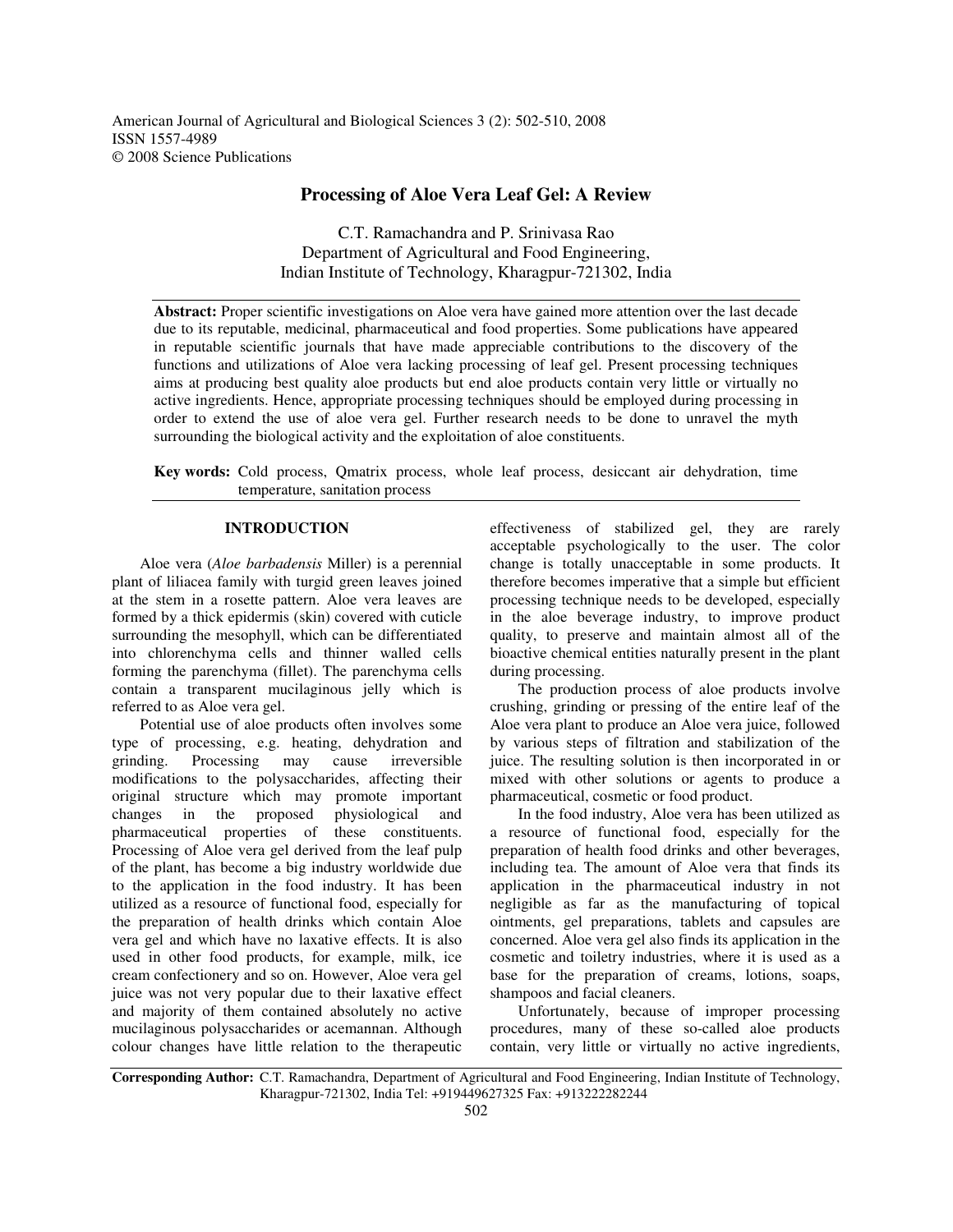namely, mucopolysaccharides. In view of the known wide spectrum of biological activities possessed by the leaves of the Aloe vera plant and its wide spread use, it has become imperative that the leaf be processed with the aim of retaining essential bioactive components.

The review aims to provide a succinct resume of information regarding Aloe vara to serve as a reference for further investigations about this potential ingredient, to develop an effective method for processing of Aloe vera leaf, in the process, preserve and maintain almost all of the bioactive chemical entities naturally present in the Aloe vera leaf. The analysis deals with biological activity of leaf gel, gel stabilization technique, heat treatment of leaf gel, processing methodologies like cold-process, whole leaf process Qmatrix process, activealoe process, desiccant air dehydration, total process Aloe vera and Time Temperature and Sanitation (TSS) process.

## **BIOLOGICAL ACTIVITY OF ALOE VERA**

The controversy over the identity of the active substance(s) in Aloe vera has not been settled. Also, various mechanisms have been proposed for the alleged healing properties of Aloe vera. Since no single definitive active ingredient has been found, it is commonly suggested that there may be some synergitic action between the polysaccharide base and other components<sup>[1]</sup>.

According to Mackee $^{[2]}$ , vitamin D was the healing agent, but Row and Parks<sup>[3]</sup> reported the absence of vitamin D. Morton $^{[4]}$  suggested a theory stating the seeming efficacy of aloe pulp may be attributed to its high water content, i.e., 96%+, providing a means of making water available for injured tissue without sealing it off from the air. This recovery would explain the instant soothing effect of Aloe vera gel has on burns, but would not account for the long term effect of healing. The action of Aloe vera is simply due to its moisturizing and emollient effects, hence, its use in cosmetics.

Various researchers reported that the effective components for wound healing may be tannic acid<sup>[5]</sup> and a type of polysaccharide<sup>[6]</sup>. Other researchers have also reported anti-inflammatory effects of complex polysaccharides, glycoproteines and sulfated polysaccharides. However, there are many examples in the literature indicating that polysaccharides can exhibit pharmacological and physiological activities without help from other components.

It is therefore, logical that the mucilaginous gel of Aloe vera plant, which is essentially a polysaccharide, holds secrete to Aloe vera's medicinal properties. Many researchers such as Collins and Collins<sup>[7]</sup>, Fine and Brown<sup>[8]</sup> and Crew<sup>[9]</sup> have attributed pain-relieving properties to Aloe vera gel.

It is virtually impossible to prevent contamination by the leaf exudates during commercial extraction of Aloe vera gel. It is also believed that the intact leaves anthraquinones and their derivatives may diffuse into the gel from the bundle sheath cells; this possibly supports the conclusion of Row *et al.*<sup>[10]</sup>, who states that the healing agent is passed from the rind into gel on standing.

 $Davis^{[11]}$ , using the conductor-orchestra concept, explains the relationship that exists among over 200 biologically active compounds within Aloe vera. One of these molecules, a polysaccharide and acts as the conductor that leads a symphony composed of 200+ biologically active compounds. Davis concluded that, as the conductor, the polysaccharide modulates the biological activity between the surrounding orchestra molecules to work synergitically.

In view of these findings, it has seen presumptuous for any scientific research to consider or even to postulate that any one substance is responsible for the biological activity seen in Aloe vera gel.

Unfortunately, it is not easy to differentiate between a good quality product and one that has been adulterated. Although price can be a guide-the more expensive the Aloe vera, the better the product-this does not always apply. In the end, the key to judging Aloe vera is by results.

The things that happens to make aloe products less desirable or cause it to become virtually non beneficial are stem from the harvesting of the leaves, processing and distribution of leaves. The freshly removed leaves must go directly into production or must be appropriately refrigerated to prevent a loss of biological activity, principally through the degradative decomposition of the gel matrix. The value of aloe further diminishes if the processing procedure applies too much heat for too long a time. Extended heating renders the product free from bacterial contamination but effectively destroys aloe's mucopolysaccharide and consequently reduces its efficacy<sup>[12]</sup>. For the rapeutic purposes, the most efficacious Aloe vera is that derived from whole-leaf aloe and cold-processed.

Aloe is not just aloe because the manufacturer says so. To assure that an aloe product at a price worth paying and to achieve the desired results, it is recommended to look for International Aloe Science Council (IASC) certification seal on literature and packaging. Another way to ascertain whether an Aloe vera product has a high healing capacity is to find out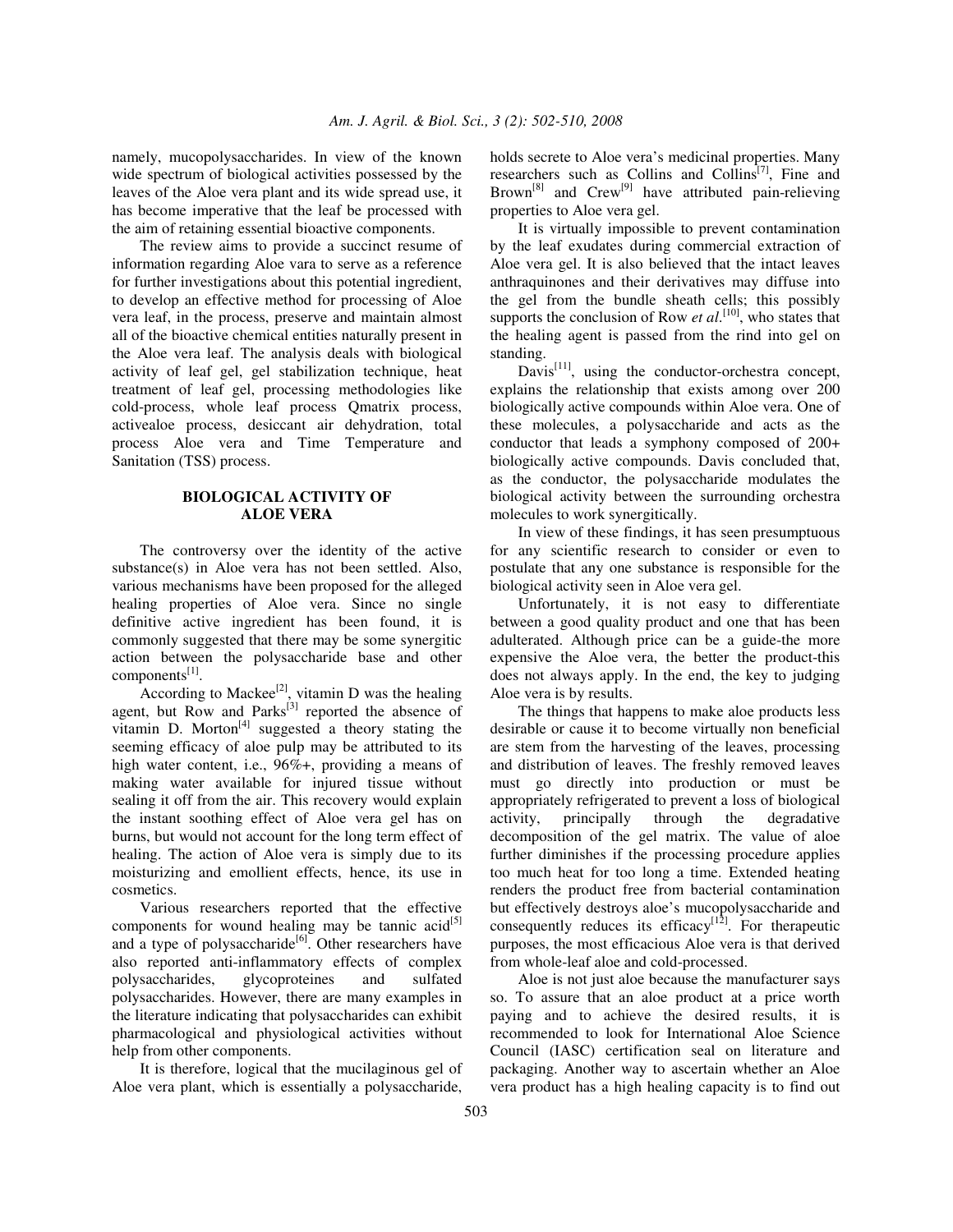the number of mucopolysaccharides (MPS) present. This is sometimes included on the labeling. The highest therapeutic value is found in product containing between 10,000 and 20,000 MPS per liter.

## **GEL STABILIZATION TECHNIQUE**

Aloe vera gel is the mucilaginous jelly obtained from parenchyma cells of the Aloe vera plant. When exposed to air, the gel rapidly oxidizes, decomposes and looses much of its biological activities. Different researchers have described different processing techniques of the gel with regards to its sterilization and stabilization, i.e., cold processing or heat treatment. However, the fundamental principle underlying these processing techniques remains almost the same. Regardless of the relative quality of the plant, the best results are obtained when leaves are processed immediately after harvesting. This is because degradative decomposition of the gel matrix begins due to natural enzymatic reactions, as well as the growth of bacteria, due to the presence of oxygen.

The entire process involves washing the freshly harvested Aloe vera leaves in a suitable bactericide, followed by processing of the leaves to mechanically separate the gel matrix from the outer cortex. The separation of the gel from the leaf could be facilitated by the addition of cellulose dissolving compounds, e.g., cellulose. Thus, the aloe liquid obtained is treated with activated carbon to decolourize the liquid and remove aloin and anthraquinones, which have laxative effects. This is especially so if the stabilized gel is to be used as a drink formulation for internal use. The resultant liquid is then subjected to various steps of filtration, sterilization and stabilization. The stabilized liquid, thus, obtained could be concentrated to reduce the amount of water or, alternatively, almost all of the water removed to yield a powder.

In cold processing technique, the entire processing steps are accomplished without the application of heat. Coats<sup>[13]</sup> reported the use of enzymes, like glucose oxidase and catalase, to inhibit the growth of aerobic organisms within Aloe vera gel and, thereby, sterilize it. Other sterilization steps reported in the cold processing includes exposing the gel to ultraviolet light, followed by a micron filtration.

In the heat treatment processing, sterilization is achieved by subjecting the aloe liquid obtained from the activated carbon treatment to pasteurization at high temperature. Aloecorp $^{[12]}$  has reported the biological activity of Aloe vera gel essentially remains intact when the gel is heated at 65°C for periods less than 15 min. Extended periods or higher temperatures have resulted in greatly reduced activity levels. They, however, suggested that the best method of pasteurization is HTST (High Temperature Shot Time), followed by flash cooling to 5°C or below.

In all these processing techniques, stabilization can be achieved by the addition of preservatives and other additives. The use of sodium benzoate, potassium sorbate, citric acid, vitamin E in synergism and the resultant efficacy, has been reported.

## **HEAT TREATMENT OF GEL**

Xiu Lian Chang *et al.* [14] conducted research on the gel juice from Aloe vera to investigate the effects of heat treatment on bioactive substances including polysaccharide and barbaloin. The effect of methanol solvent on compositional variations of barbaloin was also taken into consideration. Results show that the polysaccharide from Aloe vera exhibited a maximal stability at 70°C decreasing either at higher or lower temperatures. Heating promoted a remarkable decrease in barbaloin content depending on temperature and time, more affected than polysaccharide of the gel juice from Aloe vera. Barbaloin is unstable when dissolved in methanol resulting in the transformation into a series of unidentified compounds, in addition to aloe emodin with the period of storage at 4°C in refrigerator.

The effect of air-drying temperature (from 30 to 80°C) on dehydration curves and functional properties (water retention capacity, WRC; swelling, SW; fat adsorption capacity, FAC) of Aloe vera cubes has been investigated by Simal *et al.* [15] A diffusion model taking into account sample shrinkage has been proposed and solved by using a finite difference method. The effective diffusivities estimated with the proposed model varied with the air-drying temperature according to the Arrhenius law except for the experiment carried out at 80°C, where case-hardening took place. Simulation of Aloe vera drying curves by using the model was accurate (percentage of explained variance (%var): 99.7 $\pm$ 0.1%). Furthermore, drying kinetics of Aloe vera cubes of different sizes to those used to develop the model could be satisfactorily predicted (%var: 99.5±0.2%). The three studied functional properties exhibited a maximum when drying temperature was 40°C decreasing either at higher or lower temperatures.

Physico-chemical modifications promoted by heat treatment and dehydration at different temperatures (30-80°C) on acemannan, a bioactive polysaccharide from Aloe vera parenchyma were evaluated by Antoni Femenia et al.<sup>[16]</sup> Modification of acemannan, a storage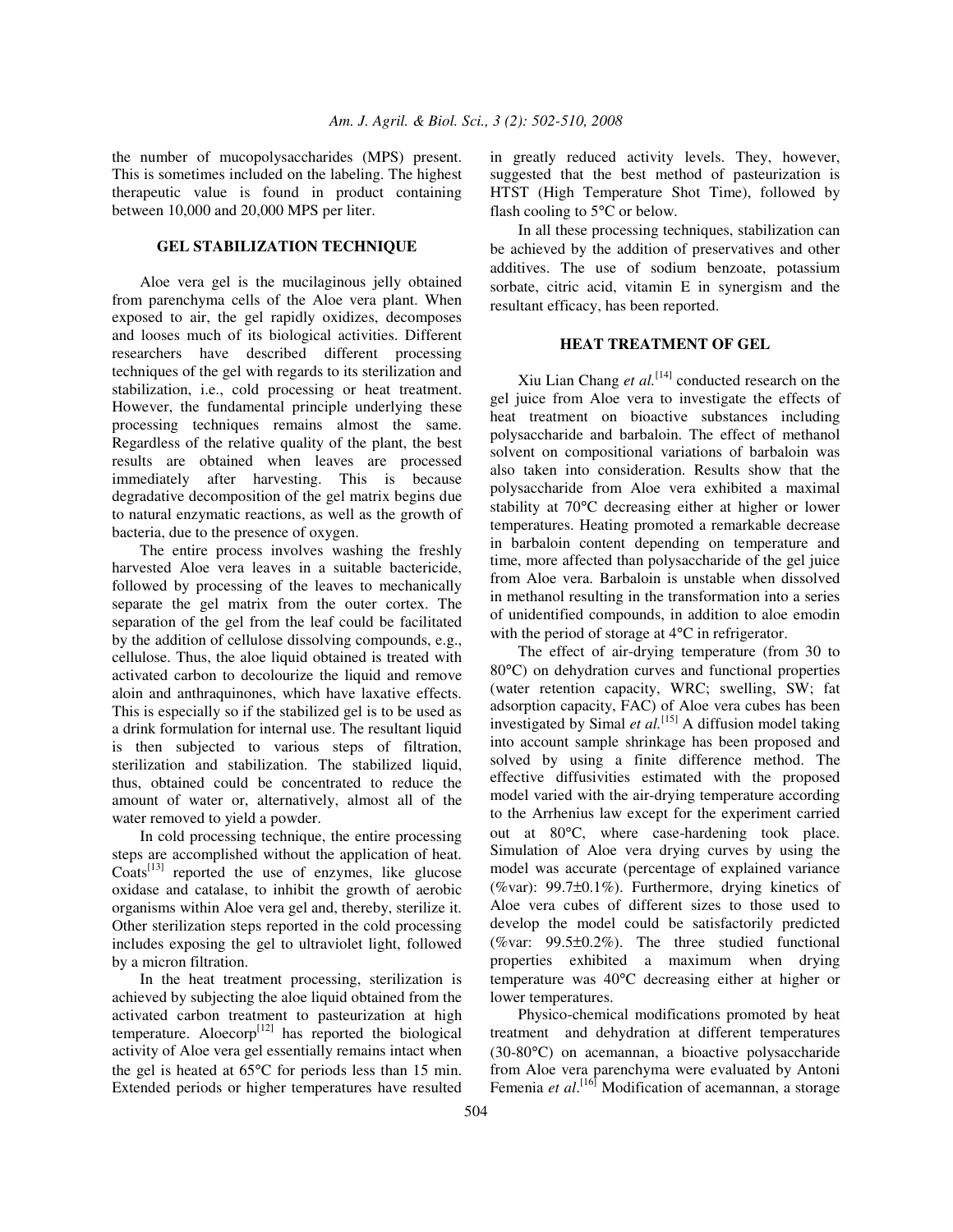polysaccharide, was particularly significant when dehydration was performed above 60°C. Heating promoted marked changes in the average molecular weight of the bioactive polysaccharide, increasing from 45 kDa, in fresh aloe, to 75 kDa, for samples dehydrated at 70 and 80°C respectively. The importance of physico-chemical modifications detected in dehydrated Aloe vera parenchyma depends on temperature used during the drying process. Regarding the chemical composition, the bioactive polysaccharide acemannan underwent similar losses of mannosyl residues when dehydration was performed between 30 and 60°C, above the latter temperature, losses increased significantly. The physico-chemical alterations of the main type of polysaccharide may have important implications on the physiological activities attributed to the Aloe vera plant.

#### **PROCESSING OF ALOE VERA LEAVES**

Basic methods of processing Aloe vera leaves are

- Traditional hand filleted Aloe processing
- Whole leaf Aloe vera processing
- Total process Aloe vera processing

**Traditional hand filleted aloe vera:** In order to avoid contamination of internal fillet with the yellow sap, the traditional hand-filleting method of processing Aloe leaves was developed. In this method, the lower 1 inch of the leaf base (the white part attached to the large rosette stem of the plant), the tapering point (2-4 inch) of the leaf top and the short, sharp spines located along the leaf margins are removed by a sharp knife, then the knife, is introduced into the mucilage layer below the green rind avoiding the vascular bundles and the top rind is removed. The bottom rind is similarly removed and the rind parts, to which a significant amount of mucilage remains attached, are discarded. Another portion of the mucilage layer accumulated on the top of the filleting table. This is of critical concern because the highest concentration of potentially beneficial Aloe constituents are found in this mucilage, as this layer represents the constituents synthesized by the vascular bundle cells empowered by energy developed in the green (chlorophyll- containing) rind cells through suninduced photosynthesis.

The materials of the mucilage layer, subsequent to their synthesis, are distributed to the storage cells (cellulose-reinforced hexagons) of the fillet, a process that is accompanied by dilution owing to the water (the major fillet constituent), which is stored in the fillet cells. The fillet consists of more than 99% water. The fillet is washed again ensuring that there is no possibility of bacterial contamination, after which, the fillet is inserted into the pulper. The pulper has a refrigerated system that reduces the temperature of the resulting juice for optimum conversion, when the holding tank is full; it is left for 24 h to decant. Each tank is scientifically analyzed and certified, which takes approximately 170 h. The way the inner gel is extracted from the leaf is very important. As mentioned above, the latex portion of the leaf is located between the rind and the inner gel. The gel should be removed from the leaf without disrupting this area so that little or no latex (aloin) gets into the gel. If latex does get into the gel, it makes the gel very bitter. This bitter taste can be distinguished from the vegetable taste of the inner gel with little experience. Just because Aloe juice is bitter, it does not mean that it contains 100% pure Aloe juice from the inner fillet. If the gel is extracted by mechanical methods, the Latex can mix with the inner gel resulting in a loss in purity. Only by hand filleting the leaf it is able to cleanly separate the gel from the rind. The gel is then ground to a liquid and the pulp is removed. All this is performed at the farm, so only freshest leaves are processed.

The hand filleting method is very labour intensive. Owing to this fact, machines have been designed and employed which attempt to simulate the hand filleted techniques, but generally the product contains higher amounts of the anthraquinones laxatives than the traditional hand filleted approach.

**Whole leaf aloe vera processing:** This whole leaf process employed in the making of aloe juice allows the cellulose (skin) to be dissolved, as well as measurable amounts of aloin is to be removed. This total procedure is done entirely by a cold process treatment. Maximum efficiency is thus assured, resulting in a product rich in polysaccharides.

In this process, the base and tip are removed as previously delineated and then the leaf is cut into sections and ground into particulate slurry. The method for producing whole leaf Aloe vera begins by placing the whole leaf in a Fitz Mill grinding unit that pulverizes the entire leaf into a soup-like structure (Fig. 1). The material is then treated with, special chemical products which break down the hexagonal structure of the fillet releasing the constituents, by means of a series of coarse and screening filters, or passage through a juice press, the rind particles are removed, the expressed juice is then passed through various filtering columns which remove the undesirable laxative agents. This liquid is then pumped into large, stainless steel holding tanks that have been thoroughly cleaned and sanitized.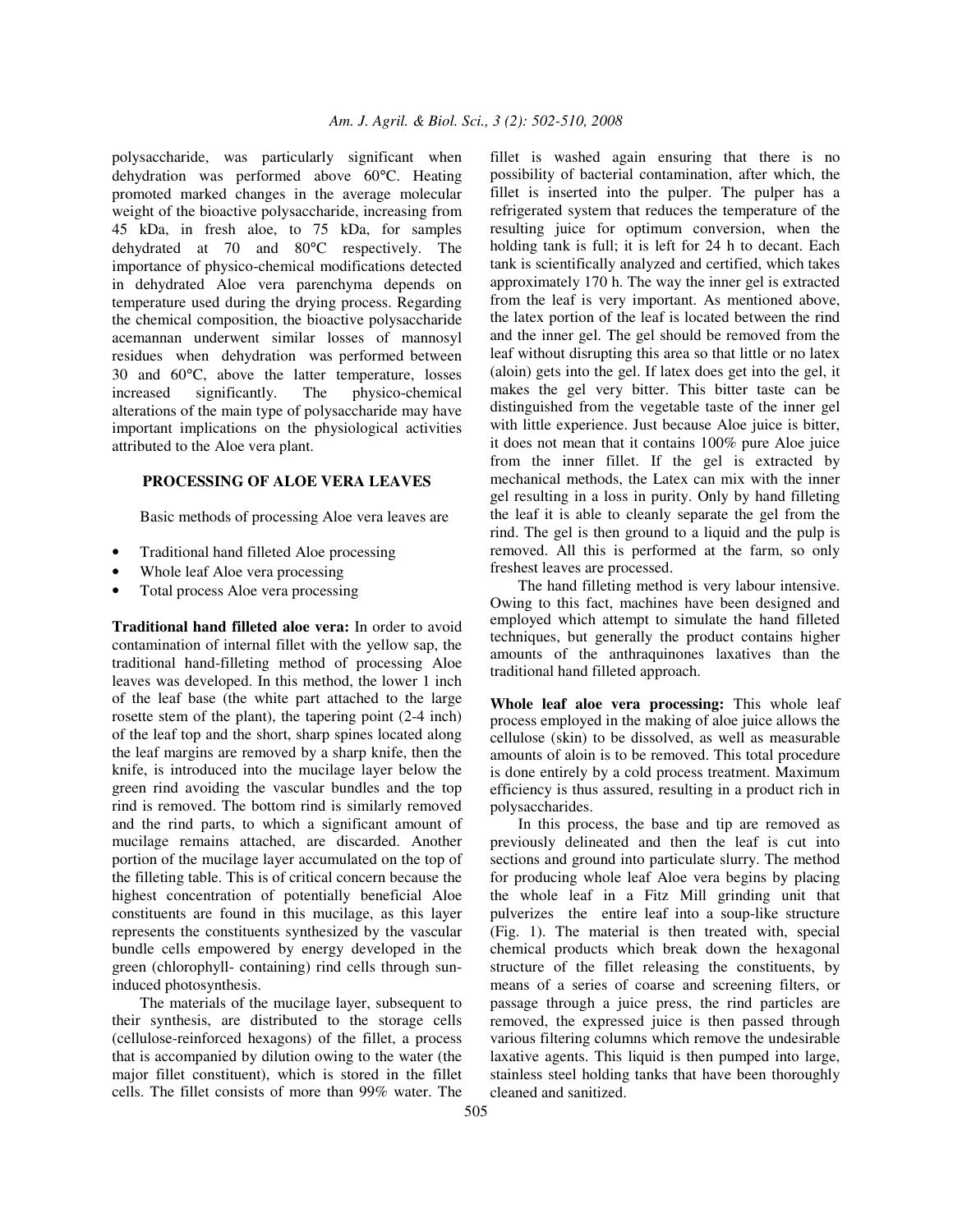

Fig. 1: Process flow diagram for whole leaf aloe vera processing

Once the tank is filled, it is hooked-up to a depulping extractor. This machine removes the large pieces of pulp and leaves that the initial grinding process developed. The result is the separation of the Aloe vera liquid and the pulp, which consists of the particles of Aloe leaf that have been ground and the naturally occurring pulp in the Aloe gel. The second phase of processing consists of passing the Aloe liquid through a series of filters that remove the aloin and aloe emodin (bitter-tasting, harsh laxatives) as well as any microscopic traces of leaves, sand or other particles.

A press filter is used during this phase. First, the press filter is attached to the storage tank containing the pre-filtered Aloe liquid. The press filter's carbon-coated plates absorb the aloin and aloe emodin that is a byproduct of grinding the whole leaf. The Aloe liquid is continually passed through the filter press until 99% of the aloin and aloe emodin are removed. This filtered product is then placed in a second holding tank.

At this point, a press filter containing five micron filter paper is attached to this holding tank. The Aloe liquid is passed through this filter medium until it shows no signs of residue. Cold filtration processing is then done as final purification procedure before the Aloe liquid is ready for stabilization.

This process, performed properly, can produce a constituent-rich juice (generally containing three times or more constituents than hand filleted juice), which should be virtually free from the laxative anthraquinones, this process was developed in the 1980's.

**Total process aloe vera processing:** In this new revolutionary approach, The Aloe leaves are hand filleted by the traditional, old fashioned, labour intensive method. Then the green rinds and the mucilage layer from the tabletop are processed by a newly developed propriety methodology. A combination of the products produced by these two procedures produces an aloe product called Total Process Aloe, which contains an enviably high concentration of desirable constituents, which are virtually free from undesirable laxative anthraquinones.

The traditional Hand-Fillet methodology, coupled with the newly developed proprietary handling of the refuse of the traditional methods (green rinds and tabletop mucilage) and a geographical area where aloe plants thrive have been combined in achieving the superior quality of Total Process Aloe. Total Process Aloe contains considerably higher concentrations of total solids, calcium, magnesium and malic acid, the major parameters of quality utilized and recommended by the International Aloe Science Council (IASC) for certification.

# **MAJOR UNIT OPERATIONS IN PROCESSING OF ALOE VERA LEAF GEL**

**Reception of raw materials:** The Aloe vera leaves after harvesting were preferably transported in refrigerated vans from the field to the processing place. The leaves should be sound, undamaged, mold/rot free and matured (3-4 years) in order to keep all the active ingredients in full concentration $\left[17\right]$ . However, the composition of these active ingredients are subtly affected by seasonal, climatic and soil variations. One important factor that must be considered is the handling/treatment of the leaves after its harvesting because the decomposition of the gel matrix occurs on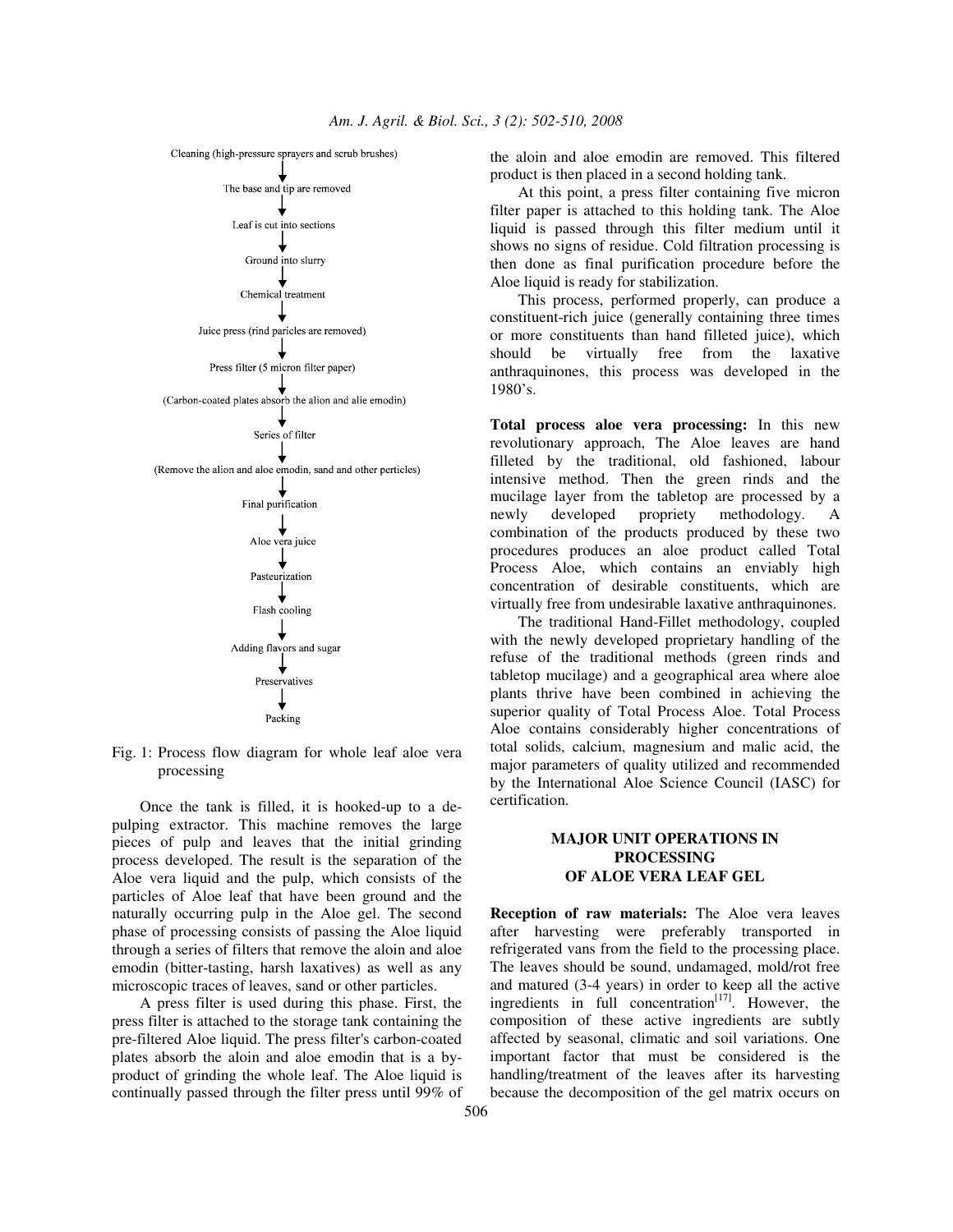cutting due to natural enzymatic reactions and the activity of bacteria that are normally present on the leaves. This degradative process can adversely affect the quality of the end product. Therefore, there is a need to carefully work towards refrigerating the freshly removed leaves within 4-6 h or get the raw material directly into production. Some information regarding the quality of a batch of Aloe leaves can be obtained by visual inspection (Fig. 2).

**Filleting operation:** The losses of biological activity appeared to be the result of enzymatic activity after the aloe leaf was removed from the plant. In fact, it was shown that the aloe gel, once extracted from the leaf, had greater stability than the gel left in the leaf. In order to avoid the decomposition of the biological activity, the filleting operation must be completed within 36 h of harvesting the leaves<sup>[18]</sup>. In the other hand, the anthraquinone was one important factor leading to nonenzymatic browning in aloe gel product<sup>[19]</sup>.

**Grinding/homogenization:** The major steps in this process include crushing or grinding. The aloe gel fillets should be crushed and homogenized using a commercial high speed tissue crusher at room





temperature (25°C). Due to the reaction of enzymatic browning, the longer the crushing/grinding time, the higher the browning index in Aloe vera gel juice<sup>[20]</sup>. Therefore, crushing or grinding should be shortened within 10-20 min in order to avoid the enzymatic browning reaction of Aloe vera gel.

**Addition of pectolytic enzyme:** Enzymatic treatment of Aloe vera gel for a long duration prior to processing is detrimental to biologically active compound such as polysaccharide which is the single most important constituent in aloe. Many researches have been done on the polysaccharides $^{[21,22,23]}$ . It has been reported that the enzyme treatment at 50°C and within 20 min did not induce the loss of biological activity of polysaccharide in Aloe vera gel<sup>[24]</sup>.

**Filtration:** This operation influences on the stability of Aloe vera gel juice. For example, the product showed the sedimentation of particles as the filtration operation lost its control.

**Addition of vitamin C and citric acid:** The unpasteurized aloe gel juice was fortified with vitamin C and citric acid to avoid browning reaction, to improve the flavor of Aloe vera gel juice and to stabilize the juice<sup>[25,26,27,28]</sup>. The pH of aloe gel juice was adjusted between 3.0 and 3.5 by adding citric acid to improve the flavour of Aloe vera gel juice.

**Dearation:** The aim of dearation step is to avoid the oxidation of ascorbic  $\arctan(29)$ , which eventually improves the shelf life of the Aloe vera gel juice.

**Pasteurization:** Like the process of other vegetable juice, this step may affect the taste, appearance and the content of biological activity of aloe gel product. HTST treatment (at 85-95°C for 1-2 min) is an effective method to avoid the bad flavour and the loss of biological activity of the Aloe vera gel<sup>[30]</sup>.

**Flash cooling:** After pasteurization, the juice is flash cooled to 5°C or below within 10-15 sec. This is a crucial step to preserve biological activity of the Aloe vera gel<sup>[30]</sup>.

**Storage:** Relative humidity and temperature are two most important environmental parameters that affect product quality. Those two parameters can also affect the amount of the volatile substances of the juice absorbed by the packaging material<sup>[31]</sup> and consequently, affect the shelf-life of the product<sup>[32,33]</sup>.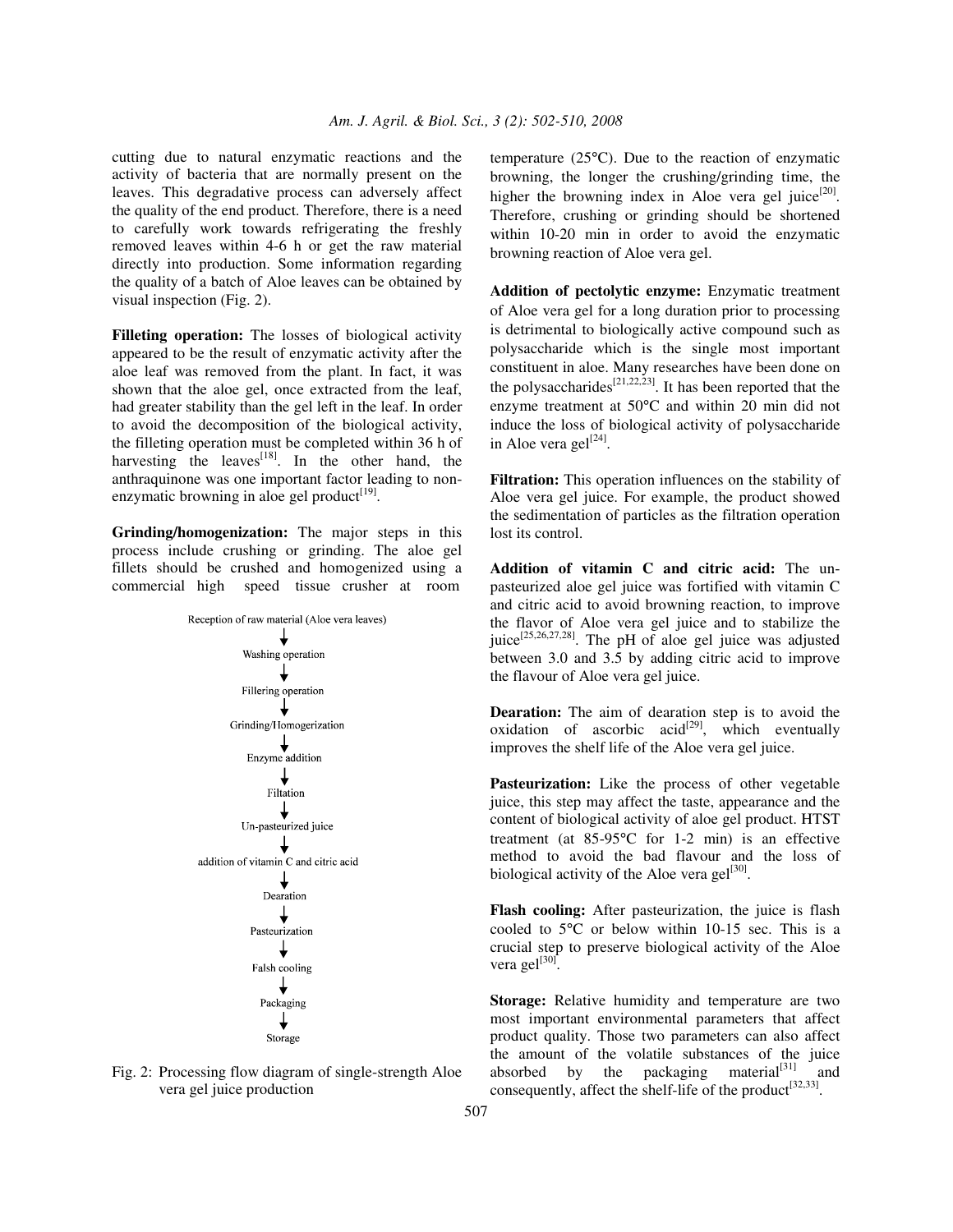### **TIME TEMPERATURE AND SANITATION (TTS) PROCESS**

The stages of this innovative process technology is discussed hereunder

**Timing of leaf process:** Leaves show losses of biological activity beginning at 6 h following the harvest when the leaves are stored at ambient temperatures. A decrease in activity is also evident when the leaves are stored refrigerated, even though the rate of activity loss is greatly reduced. The losses of activity appear to be result of enzymatic activity after the leaf is removed from the plant. In fact it has been shown that the gel, once extracted from the leaf, has greater stability than gel which is left in the leaf. This means that shipping of leaves, even at refrigerated temperatures, will result in loss of biological activity. The overall timing of TTS production phase are extremely critical. The processing must be completed within 36 h of harvesting of leaves.

**Leaf harvesting and handling:** Biological activity is also due to the microbial decay of the gel. The first exposure of the inner gel to microbes is when the leaves are harvested from the plant. Leaves in which the base is not intact and sealed will greatly increase the microbial counts in the finished product. To prevent contamination of the gel, the leaves are handled carefully and soaked in a food grade sanitizer which effectively reduces the microbial count in the leaf exterior to acceptable levels.

**Flash cooling:** As a crucial step to preserve biological activity, the gel should be cooled below 5°C in 10 to 15 sec following the gel extraction. Rapid cooling leads to enzymatic and microbial deterioration of the gel, but also aids in reducing the microbial counts in the product.

**Pasteurization:** Biological activity remains active when the gel is heated at 65°C for periods of less than 15 min. Extended periods or higher temperatures will results in greatly reduced activity levels. The best method of pasteurization is HTST (High Temperature Short Time), which expose the gel to elevated temperatures for periods of 1 to 3 min. Once heated the gel is flash cooled to 5°C or below.

**Concentration:** The gel obtained using the pasteurization and flash cooling methods can be concentrated under vacuum without the loss of biological activity. The concentration operation must be conducted under 125 mm mercury vacuum at temperature below 50°C and must not exceed 2 min. Higher vacuum and temperature will cause activity loss, as will extend concentration times.

**Freeze or spray drying:** The concentrated product can then be freeze-dried at temperature between -45 and 30°C or can be spray dried with product temperature below 60°C without the loss in biological activity.

#### **DESICCANT DEHYDRATION PROCESS**

This system employs a low-tech procedure used for many years to dehydrate foods. The pure intact aloe fillets are first washed so that the first remaining aloin is removed. Then they are placed into a desiccant dehydration chamber where desired level of relative humidity and temperatures are maintained. Here the desiccant air is passed over the fillets to dry them. They come out of the chamber looking a little like a loofah sponge. This material is then ground to powder and packed.

By using this several important objectives are achieved. There is no concentration of the aloe gel. There by eliminating one step of the process. When the aloe is gently dried in the natural fillet form, the macromolecules do not break down like they do with mechanical pressing. The result is when the powder is re-hydrated, it comes back to its natural slippery form it had inside the leaf. It is generally believed that these delicate macromolecules are responsible for many Aloe veras' proteins. Because there is no need to pre-treat or pre-concentrate the aloe, there are no residual preservatives present in the final powder.

### **QMATRIX PROCESS (ALOECORP)**

Qmatrix drying is 4th generation dehydration technology, which also includes microwave and radio frequency drying. Microwave and radio frequency drying are not appropriate for aloe as they can deacetylate aloe polysaccharides and denature proteins. For high quality foods, freeze-drying is traditionally used but it is relatively expensive (up to 10 times that of forced air dryers) and is limited to relatively small throughputs. Spray drying can be used for large throughput but the quality of the resultant product is inferior to that produced by freeze-drying due to volatile losses and heat damage. The Qmatrix process is a novel proprietary method of dehydration in enabling the dehydration of aloe while maintaining its integrity with respect to flavour, colour and nutrients. It is comparable to freeze drying in quality aspects but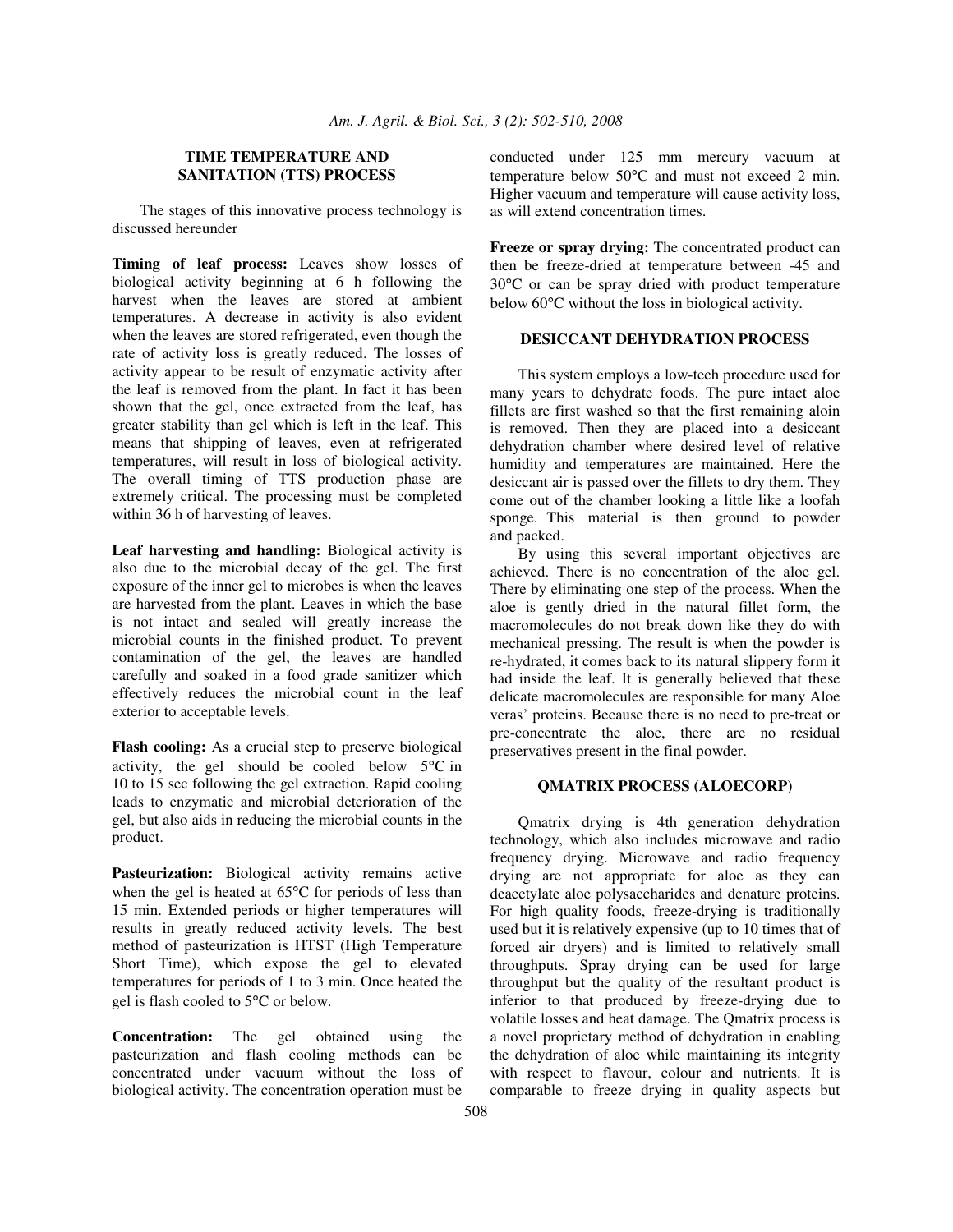without the high operation costs (http://www. aloecorp.com).

#### **Advantages of this process:**

- Unique in the Aloe industry
- Exclusive to Aloecorp
- Gentle low temperature/short time drying
- Superior sensory attributes retained (Academic study)
- Superior retention of nutrients and bioactivity (Academic study)
- Atmospheric pressure (no vacuum)
- Energy efficient (Green)
- Environmentally friendly (Green)
- Superior solubility characteristics
- New proprietary products due to versatility

**Solubility analysis of Qmatrix process:** Spray dried aloe gel powder solubility was compared with Qmatrix processed powder. Equal quantities of powders were added at the same time to the same volume of room temperature water. Spray dried aloe clumps and floats whereas Qmatrix processed powder immediately disperse and settle to the bottom of the vessel. After 15 sec of gentle stirring the Qmatrix processed material is completely in solution while spray dried powder is still clumped on the surface.

### **ACTIVEALOE PROCESS**

Activealoe is Aloe vera manufactured by a patented process, developed using bioactivity guided research. The unique characteristics are as follows:

- Polysaccharide guarantee of not less than 10% by weight solids
- Controlled digestion of polysaccharides to enhance bioactivity
- Rapid processing to prevent breakdown of bioactive components
- Extensively tested and proven biologically active

**Development of Activealoe process:** Univera Pharmaceuticals investigated the role molecular weight played in the biological activity of aloe polysaccharides in order to develop a processing method that would retain and enhance the biological activity of native aloe resulting in the patented processing methods now used exclusively by Aloecorp.

## **CONCLUSIONS**

A review on processing of Aloe vera leaf gel has revealed Aloe vera as a highly potential functional and valuable ingredient that exhibits relatively impressive biological functions of great interest in cosmetic, pharmaceutical and food industries. It also revealed the present processing technologies viz., gel stabilization technique, biological activity of aloe leaf gel and the effect of heat treatment on various constituents of gel. The process technologies like desiccant dehydration of aloe cubes, Qmatrix process, low temperature short time heat treatment process, activealoe process, Time Temperature and Sanitation Process, Total Process Aloe vera are the potential innovative process technologies.

#### **REFERENCES**

- 1. Leung, A.Y., 1978. Aloe vera in cosmetics. Excelsa, 8: 65-68.
- 2. Mackee, G.M., 1938. X-ray and Radium in the Treatment of Diseases of the Skin. Lea and Febiger (Eds.). Philadelphia, PA, pp: 319-320.
- 3. Row, T.D. and L.M. Parks, 1941. Phytochemical study of aloe vera leaf. J. Am. Pharm. Assoc., 30: 262-266.
- 4. Mortan, J.F., 1961. Folk uses and commercial exploitation of Aloe leaf pulp. Econ. Bot., 15: 311- 319.
- 5. Freytag, A., 1954. Suggested role of traumatic acid in Aloe wound healing. Pharmzie, 9: 705 (PUBMED) (INFORTIEVE).
- 6. Kameyama, S., 1979. Wound healing composition from Aloe arborescens extracts. Jap. Patent, 7856995.
- 7. Collins, C.E. and C. Collins, 1935. Roentgen dermatics treated with fresh aloe leaf. Am. J. Roentgenol., 33: 396-397.
- 8. Fine, A.F. and S. Brown, 1938. Cultivation and clinical application of aloe vera leaf. Radiol., 31: 735-736.
- 9. Crewe, J.E., 1939. Aloe in the treatment of burns and scalds. Minnesota Med., 22: 538-539.
- 10. Row, T.D., B.K. Lovell and L.M. Parks, 1941. Further observations on the use of Aloe vera leaf in the treatment of third-degree X-ray reactions. J. Am. Pharm. Assoc., 30: 266-269.
- 11. Davis, R.H., 1997. Aloe vera-A Scientific Approach. Vantage Press Inc., New-York, USA, pp: 290-306.
- 12. http://www.aloecorp.com.